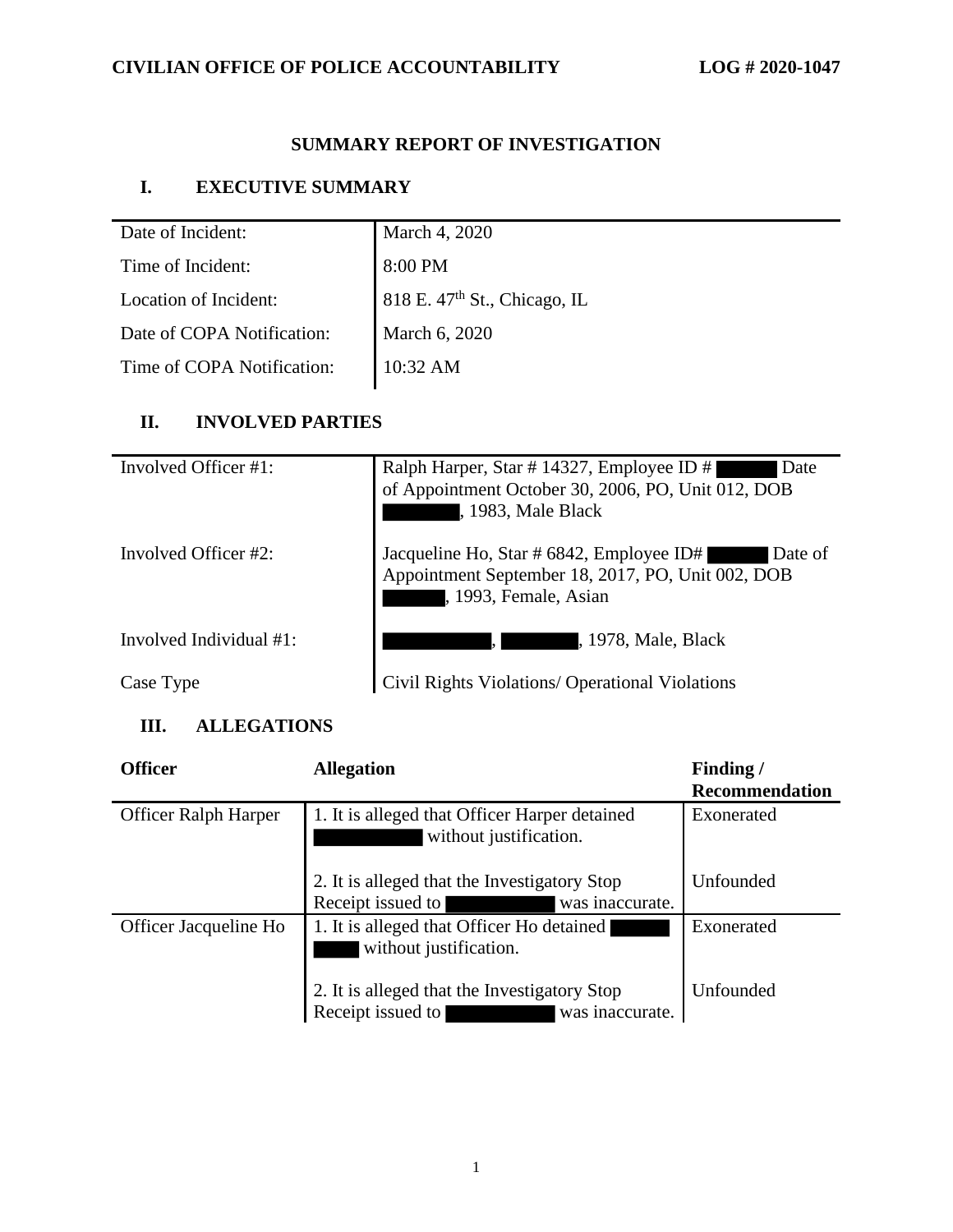#### **IV. SUMMARY OF EVIDENCE<sup>1</sup>**

The Reporting Party, alleged that on March 4, 2020, Officers Ralph Harper (Harper) and Jacqueline Ho (Ho) detained him without justification and issued him an Investigatory Stop Receipt (ISR) which inaccurately indicated the reason for the detention. COPA obtained and reviewed all department reports<sup>2</sup> and body worn cameras  $(BWC)^3$  related to this matter. COPA's investigation revealed that officers detained after observing what appeared to be a hand-to-hand drug transaction between and an unidentified male individual.

The BWC footage also shows the officers conducted a pat down search of conducted a name check, questioned about exchanging money with an unidentified male individual, then issued him an ISR.

During his preliminary investigation, Officer Harper asked if he had anything with him that he should not have, to which responded that he had one rolled marijuana [cigarette]. Officer Harper then conducted a pat down search and removed an ID from **interest in a** jacket pocket. Harper then passed the ID to Officer Ho who conducted a name check. Officer Harper asked about exchanging money with an unidentified male individual. **Explained that the unidentified** male is a mechanic whom had paid earlier to repair a vehicle. **Further explained that** the mechanic wanted more money to repair the vehicle, so gave the mechanic an additional \$3.00 moments before the officers approached.

Once completed his explanation, Officer Ho handed him an ISR and explained that it was given to him because the officers stopped him. The selected reason for detention was "Actions Indicative of Engaging in Drug Transaction". After he was issued the ISR, was allowed to leave. Before leaving, stated that he was happy the officers were present, otherwise he would have assaulted the mechanic.

On April 2, 2020, provided an audio recorded statement<sup>4</sup> to COPA. In a non-verbatim summary, stated that he gave officers his ID and that he never exchanged anything with the unidentified male/mechanic, not even a handshake because the man was oily and dirty. also expressed that he was concerned about the inaccuracy of the ISR because years earlier, he was detained and given a Contact Card with inaccurate information which later lead to his arrest.

### **I. ANALYSIS AND CONCLUSION**

#### *Detention*

COPA recommends a finding of **EXONERATED** for **Allegations # 1**. This finding is supported by conflicting statements made by during the detention versus the audio-recorded statement provided to COPA. Based on the Officer Harper's and Officer Ho's observation, coupled with admitting on BWC, that he had a rolled marijuana in his pocket, and that he handed

<sup>2</sup> Atts. 1,5 Investigatory Stop Report and Event Query.

 $1$  COPA's investigation of this matter, included interviewing the complaining civilian and the collection and review of digital and documentary evidence. As part of COPA's ongoing efforts to increase case closure capacity, certain cases are summarized more succinctly in a Modified Summary Report of Investigation.

<sup>3</sup> Atts. 2-3 Officer Ralph Harper and Officer Jacqueline Ho's body-worn camera video footage.

<sup>&</sup>lt;sup>4</sup> Atts. 4 **audio** recorded statement to COPA.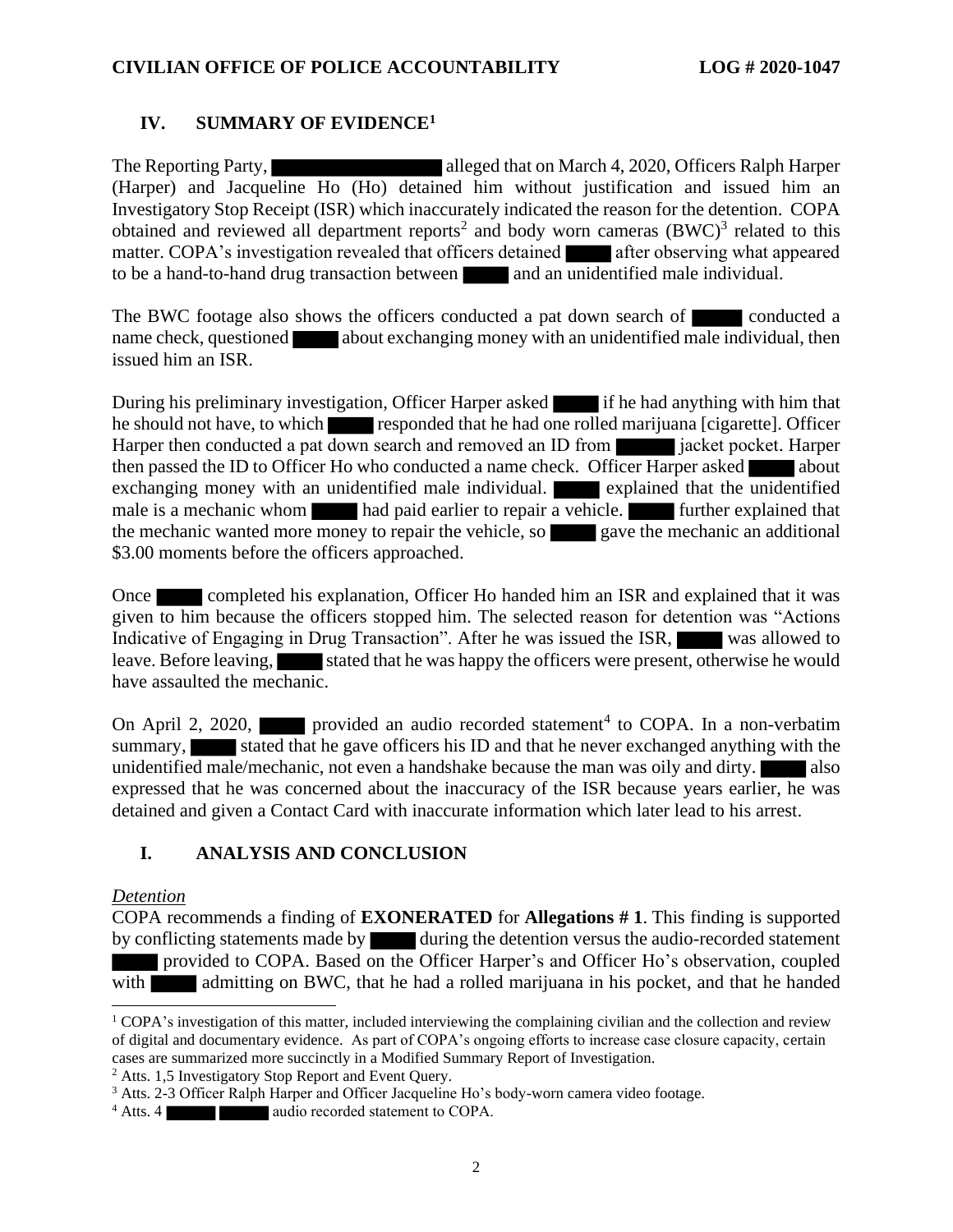the unidentified man money, the officers had reasonable suspicion to detain During his statement to COPA, stated that he never gave the unidentified man anything, contradicting the statement he provided to the officers while he was detained. COPA has determined that the investigation does not reveal misconduct and that the detention does not constitute a violation of fourth amendment rights.

#### *Inaccurate ISR*

COPA recommends a finding of **UNFOUNDED** for **Allegations #2.** This finding is supported by CPD Special Order S04-13-09, which defines an investigatory stop as "*the temporary detention and questioning of a person in the vicinity where the person was stopped based on Reasonable Articulable Suspicion that the person is committing, is about to commit, or has committed a criminal offense*." Based on the officer's observation and the explanation provided by which included him admitting to having a rolled marijuana in his pocket, it is reasonable that Officers Harper and Ho believed they were witnessing an exchange of money for drugs, as documented on the ISR.

#### **II. CONCLUSION**

Based on the analysis set forth above, COPA makes the following findings:

| <b>Officer</b>                  | <b>Allegation</b>                                                                    | Finding/<br>Recommendation |
|---------------------------------|--------------------------------------------------------------------------------------|----------------------------|
| Officer Ralph<br>Harper         | 1. It is alleged that Officer Ho detained<br>without justification.                  | Exonerated                 |
|                                 | 2. It is alleged that the Investigatory Stop Receipt<br>issued to<br>was inaccurate. | <b>Unfounded</b>           |
| <b>Officer Jacqueline</b><br>Ho | 1. It is alleged that Officer Ho detained<br>without justification.                  | Exonerated                 |
|                                 | 2. It is alleged that the Investigatory Stop Receipt<br>issued to<br>was inaccurate. | Unfounded                  |

Approved:

3-31-2021

Angela Hearts-Glass *Deputy Chief Investigator*

Date

\_\_\_\_\_\_\_\_\_\_\_\_\_\_\_\_\_\_\_\_\_\_\_\_\_\_\_\_\_\_\_\_\_\_ \_\_\_\_\_\_\_\_\_\_\_\_\_\_\_\_\_\_\_\_\_\_\_\_\_\_\_\_\_\_\_\_\_\_